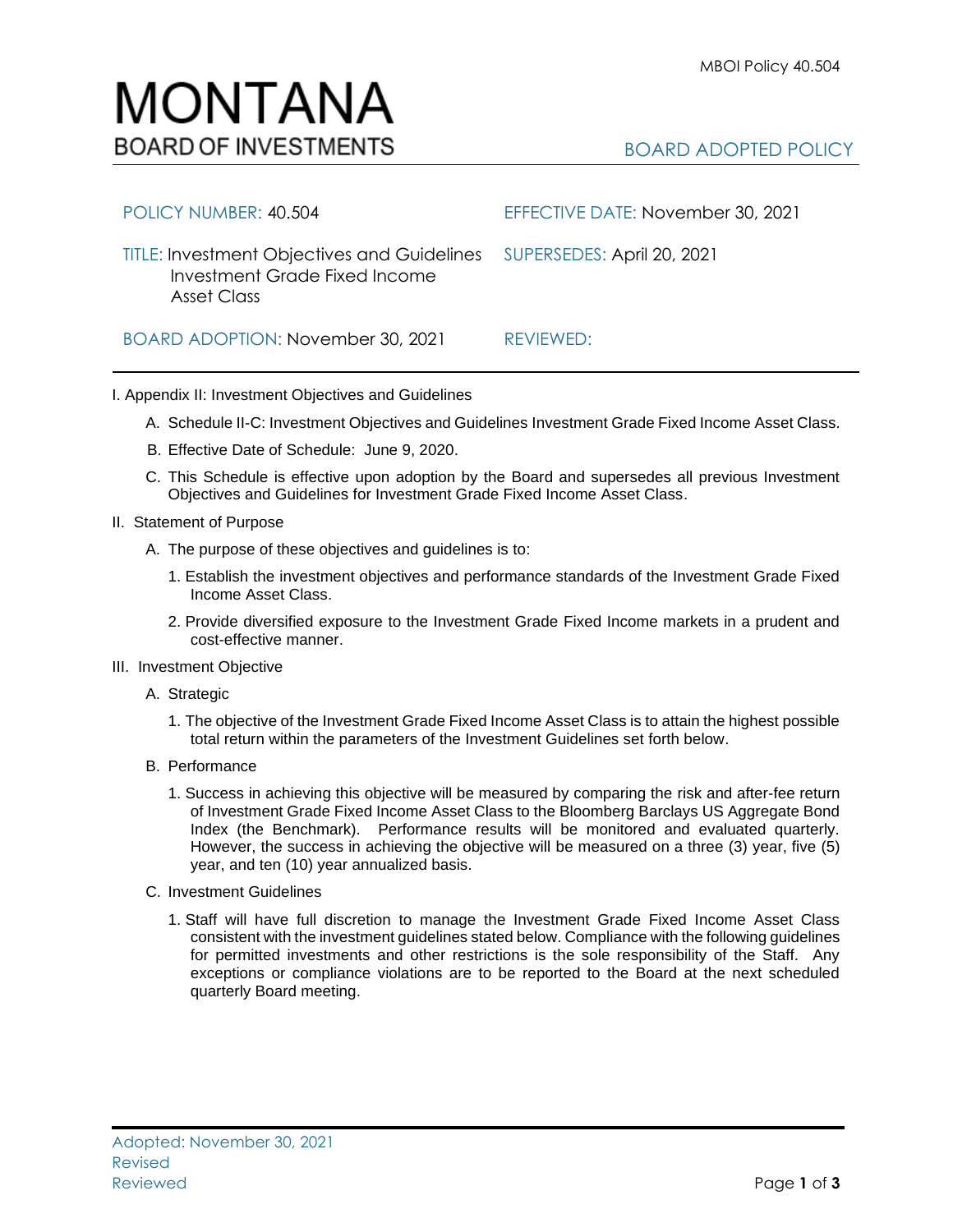## D. Permitted Investments

- 1. The Investment Grade Fixed Income Asset Class may invest only in the following:
	- a) Dollar denominated debt obligations of the U.S. Government, including its agencies and instrumentalities.
	- b) Dollar denominated debt obligations of Quasi and Foreign Government entities
	- c) Dollar denominated debt obligations of domestic and foreign corporations.
	- d) Dollar denominated securitized assets, including U.S. Agency mortgage-backed securities (MBS) U.S. Agency collateralized mortgage obligations (CMOs), and asset backed securities (ABS).
	- e) Dollar denominated non-agency mortgage-backed securities (RMBS) and non-agency commercial mortgage-backed securities (CMBS).
	- f) Cash either an investment in STIP, a vehicle available through the Custodian, or an SEC registered money market fund that is considered a "US Treasury" or "US Government" money market fund per the SEC regulations.
- E. Other Restrictions
	- 1. The average duration of the Investment Grade Fixed Income Asset Class will be maintained in a range of + or – twenty percent (20%) of the index duration.
	- 2. A minimum of twenty percent (20%) of the Net Asset Value of the Investment Grade Fixed Income Asset Class will be held in U.S. Government securities, including U.S. Treasuries, TIPS and Agency securities.
	- 3. Securities must be rated investment grade by at least two nationally recognized statistical rating organizations (NRSRO), with the exception of securities issued or guaranteed by agencies or instrumentalities of the U.S. Government. In the case of split-rated securities, the lower rating is used.
	- 4. Securities that drop below investment grade as defined above may be held to maturity, however the Investment Grade Fixed Income Asset Class may not hold more than ten percent (10%) of its Net Asset Value in securities rated below investment grade.
	- 5. Securitized assets must be rated a minimum of the fourth  $(4<sup>th</sup>)$  highest rating by any NRSRO at the time of purchase.
		- a) Securitized assets that drop below the fourth (4<sup>th</sup>) highest rating of any NRSRO may be held to maturity, however the Investment Grade Fixed Income Asset Class may not hold more than five percent (5%) of its Net Asset Value in these securities.
	- 6. A maximum of ten percent (10%) of the market value of the Investment Grade Fixed Income Asset Class may be held in dollar denominated quasi and foreign government securities.
	- 7. A maximum of two times the Benchmark weight may be held in corporate securities in the Investment Grade Fixed Income Asset Class.
	- 8. A maximum of two times the Benchmark weight in U.S. Agency MBS may be held in U.S. Agency MBS and CMO securities in the Investment Grade Fixed Income Asset Class.
		- a) A maximum of twenty percent (20%) of the Net Asset Value of the Investment Grade Fixed Income Asset Class may be held in U.S. Agency CMOs.
	- 9. A maximum of ten percent (10%) of the Net Asset Value of the Investment Grade Fixed Income Asset Class may be held in dollar denominated non-agency MBS (RMBS).
	- 10. A maximum of five percent (5%) of the Net Asset Value of the Investment Grade Fixed Income Asset Class may be held in ABS.